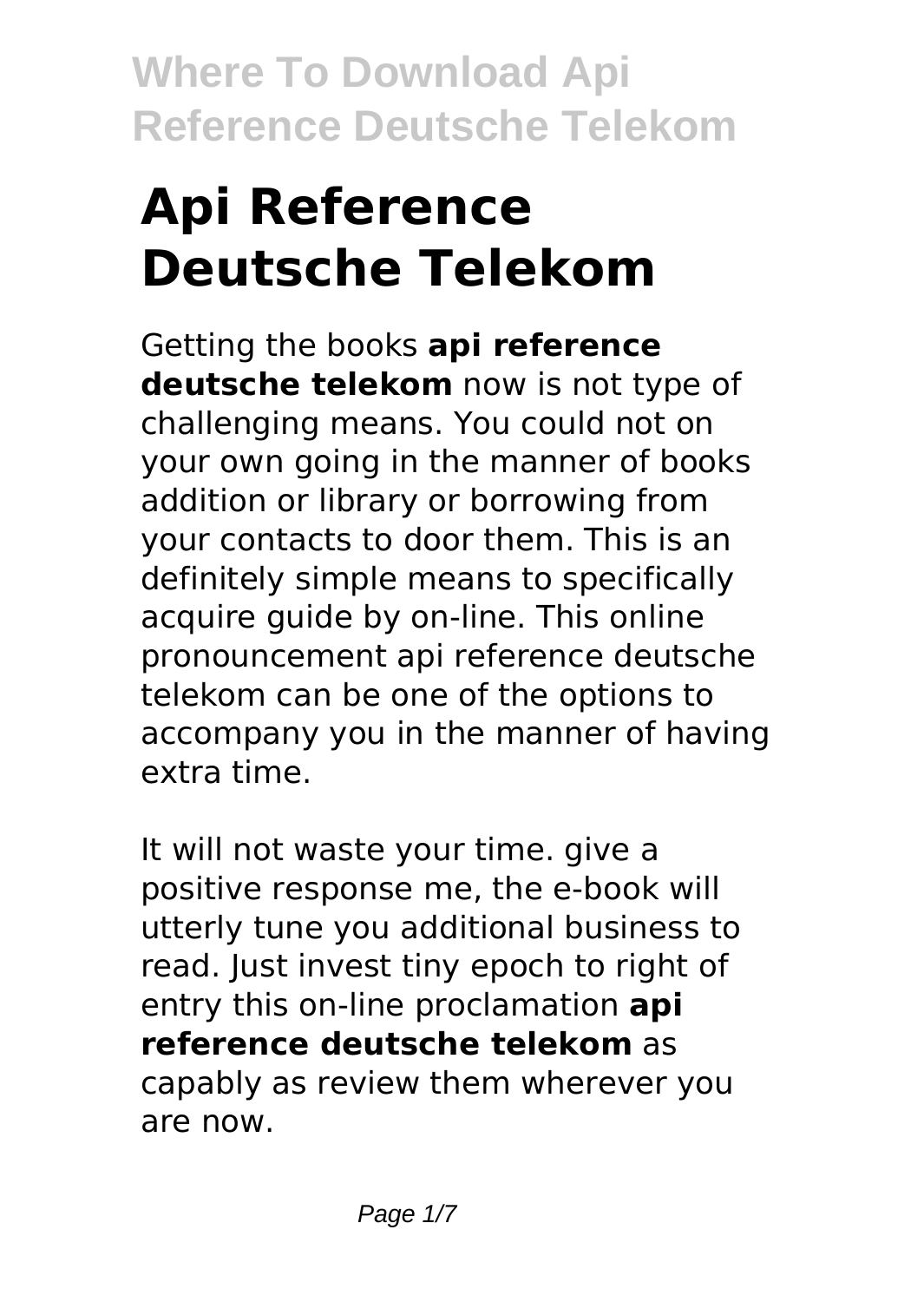If you have an internet connection, simply go to BookYards and download educational documents, eBooks, information and content that is freely available to all. The web page is pretty simple where you can either publish books, download eBooks based on authors/categories or share links for free. You also have the option to donate, download the iBook app and visit the educational links.

### **Api Reference Deutsche Telekom**

Pictured: A visitor uses a tablet computer next to a cloud computing and technology symbol at the Deutsche Telekom stand at the 2013 CeBIT technology ... have significantly or somewhat increased their ...

#### **API usage up at most organizations, but large amounts go undocumented**

Deutsche Telekom is one of the major operator supporters of Open RAN It is working on multiple fronts to establish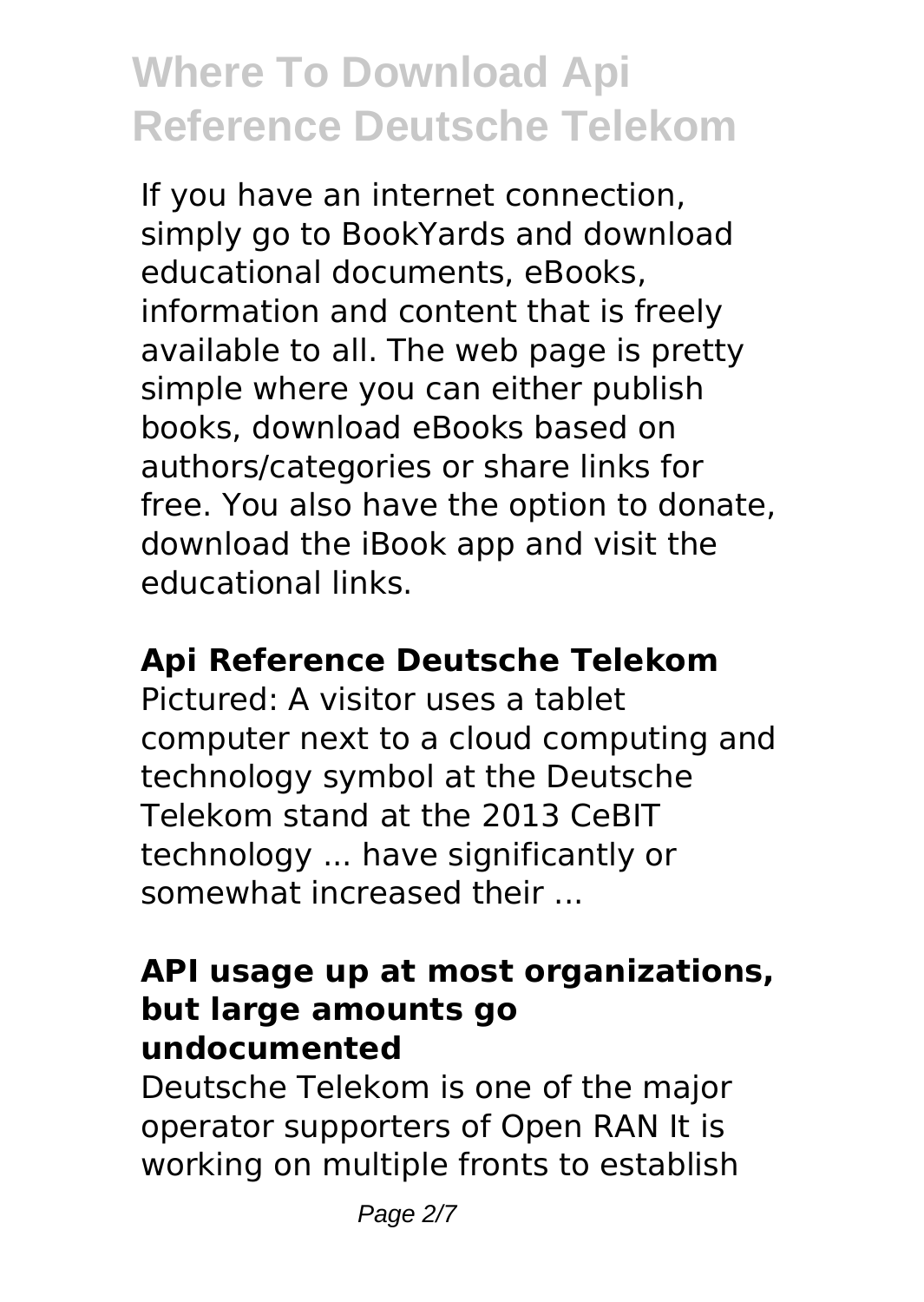the case for a disaggregated, open approach to radio access network It is focused on ...

### **Deutsche Telekom's six steps to Open RAN success**

Comcast Technology Solutions' Cloud TV Suite is now in action as the new backend platform for Deutsche Telekom's Magenta TV. Deployment is already underway in Austria and will be phased ...

#### **Comcast Technology selected for Deutsche Telekom Cloud TV platform**

BONN, Germany, June 15, 2022 /PRNewswire/ -- Leading telecommunications provider Deutsche Telekom Global Carrier has announced the implementation of a superior network monitoring solution.

### **Deutsche Telekom Network Monitored By AI Solution...**

Deutsche Telekom reported 6.2% (Y/Y)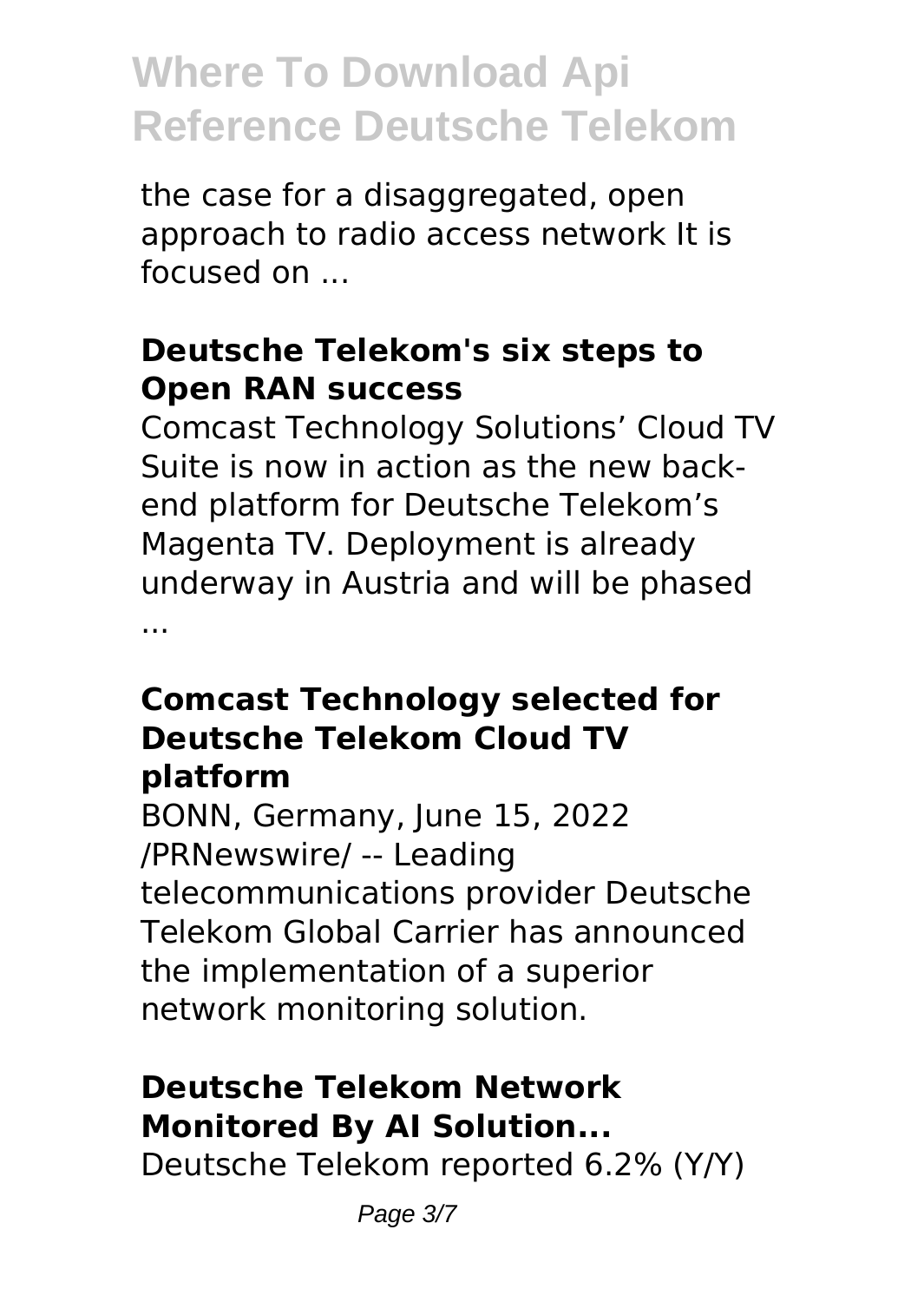revenue growth in 1Q22, primarily supported by the business in the United States, which remains the company's growth engine. 1Q22 net profit ballooned to €3 ...

#### **Deutsche Telekom: Within Our Fair Value Estimate**

Investment companies KKR, Global Infrastructure Partners (GIP) and Stonepeak Partners jointly made a binding offer for a controlling stake in Deutsche Telekom's €20 billion tower portfolio, Bloomberg ...

#### **Race for Deutsche Telekom towers hots up**

KKR & Co, Global Infrastructure Partners (GIP) and Stonepeak Partners have jointly submitted a binding offer for a controlling stake in Deutsche Telekom's tower unit. According to Bloomberg ...

### **KKR jointly bids for Telekom asset**

A trio of investors, KKR & Co, Global Infrastructure Partners and Stonepeak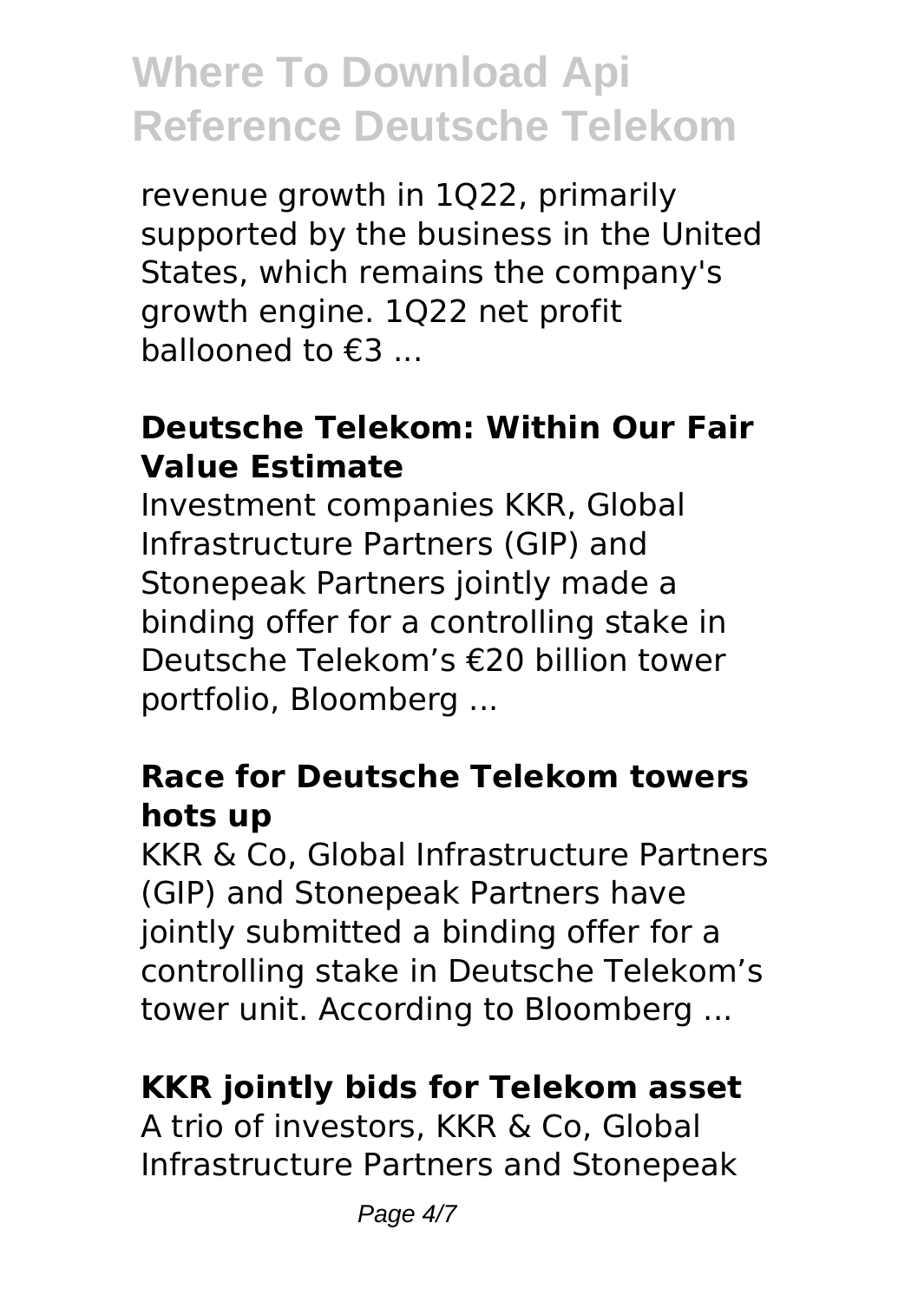Partners, have combined to bid for a controlling stake in Deutsche Telekom's (DT) cellular towers subsidiary, according to ...

### **KKR bids for Deutsche Telekom tower business**

Risk Disclosure: Trading in financial instruments and/or cryptocurrencies involves high risks including the risk of losing some, or all, of your investment amount, and may not be suitable for all ...

### **Deutsche Telekom AG ADR (DTEGY)**

Another bidder emerges for Deutsche Telekom's towers Ericsson is at the heart of some 5G slicing action NTT Docomo looks set to create an enterprise metaverse R&D unit In today's industry news roundup ...

### **What's up with… Deutsche Telekom towers, Ericsson, NTT Docomo**

NYSE:KKR, Global Infrastructure Partners and Stonepeak Partners have teamed up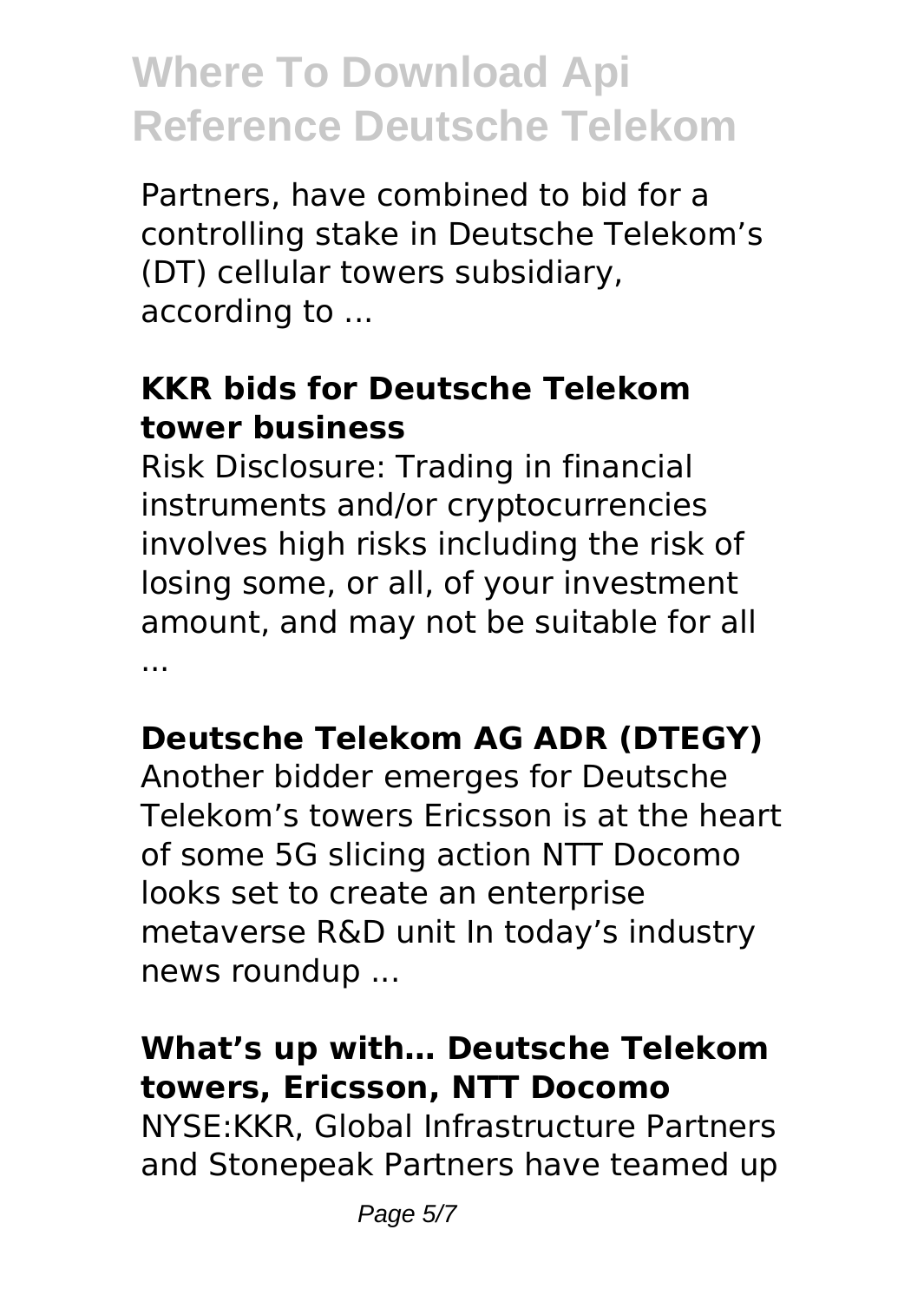on a binding offer to take a controlling stake in the €20B towers unit of Deutsche Telekom (OTCQX:DTEGY), Bloomberg ...

### **KKR consortium aims for control of €20B Deutsche Telekom tower unit**

(Bloomberg) -- KKR & Co., Global Infrastructure Partners and Stonepeak Partners have jointly made a binding offer for a controlling stake in Deutsche Telekom AG's 20 billion-euro (\$21 billion ...

### **KKR, GIP Jointly Bid for \$21 Billion Deutsche Telekom Unit**

Deployments began in Austria and will be phased across other Deutsche Telekom markets throughout 2022. Deutsche Telekom is one of the world's leading integrated telecommunications companies. Magenta ...

### **Comcast Technology Solutions Selected by Deutsche Telekom as Centralized Cloud Management**